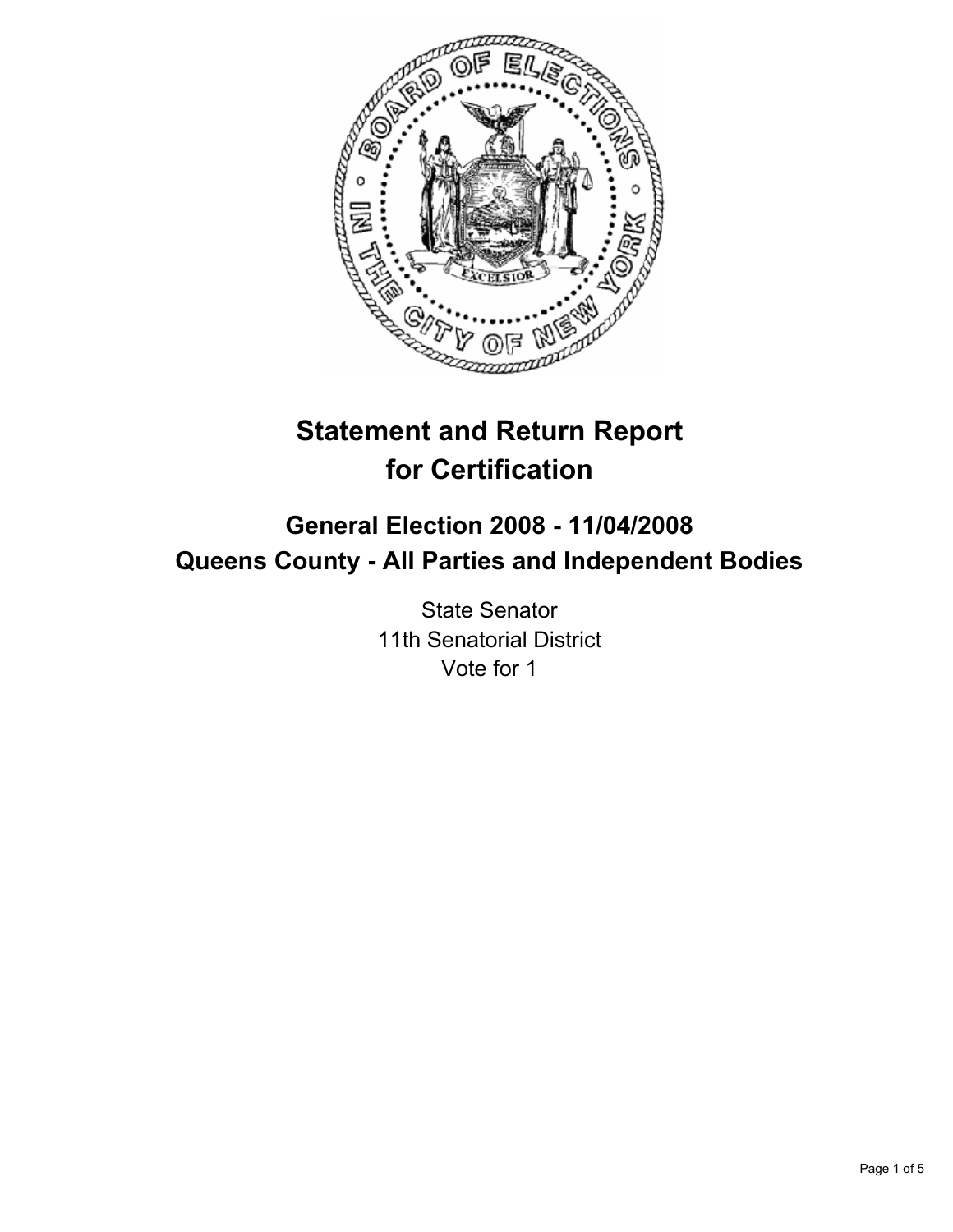

## **Assembly District 22**

| PUBLIC COUNTER                     | 5,087 |
|------------------------------------|-------|
| <b>EMERGENCY</b>                   | 15    |
| ABSENTEE/MILITARY                  | 128   |
| AFFIDAVIT                          | 228   |
| <b>Total Ballots</b>               | 5,489 |
| JAMES F GENNARO (DEMOCRATIC)       | 2,175 |
| FRANK PADAVAN (REPUBLICAN)         | 1,528 |
| FRANK PADAVAN (INDEPENDENCE)       | 144   |
| FRANK PADAVAN (CONSERVATIVE)       | 141   |
| JAMES F GENNARO (WORKING FAMILIES) | 73    |
| <b>Total Votes</b>                 | 4,061 |
| Unrecorded                         | 1.428 |

**Assembly District 24**

| PUBLIC COUNTER                     | 28,182 |
|------------------------------------|--------|
| <b>EMERGENCY</b>                   | 330    |
| ABSENTEE/MILITARY                  | 945    |
| AFFIDAVIT                          | 659    |
| <b>Total Ballots</b>               | 30,304 |
| JAMES F GENNARO (DEMOCRATIC)       | 13,086 |
| FRANK PADAVAN (REPUBLICAN)         | 11,668 |
| FRANK PADAVAN (INDEPENDENCE)       | 1,081  |
| FRANK PADAVAN (CONSERVATIVE)       | 754    |
| JAMES F GENNARO (WORKING FAMILIES) | 450    |
| <b>Total Votes</b>                 | 27,039 |
| Unrecorded                         | 3.265  |

#### **Assembly District 25**

| PUBLIC COUNTER                     | 12,392 |
|------------------------------------|--------|
| <b>EMERGENCY</b>                   | 28     |
| ABSENTEE/MILITARY                  | 306    |
| <b>AFFIDAVIT</b>                   | 290    |
| <b>Total Ballots</b>               | 13,085 |
| JAMES F GENNARO (DEMOCRATIC)       | 5,565  |
| FRANK PADAVAN (REPUBLICAN)         | 4,950  |
| FRANK PADAVAN (INDEPENDENCE)       | 395    |
| FRANK PADAVAN (CONSERVATIVE)       | 380    |
| JAMES F GENNARO (WORKING FAMILIES) | 212    |
| <b>Total Votes</b>                 | 11,502 |
| Unrecorded                         | 1.583  |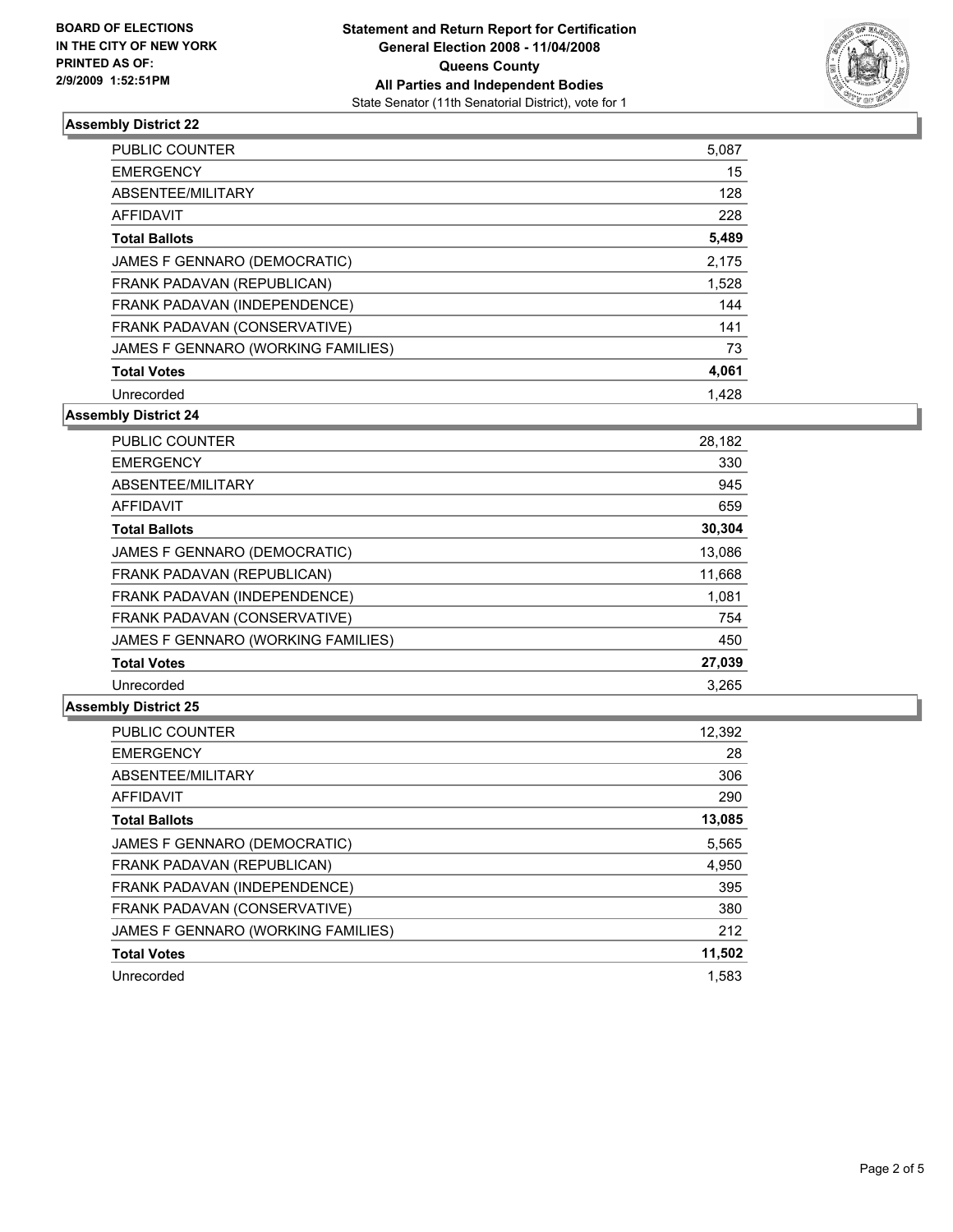

## **Assembly District 26**

| <b>PUBLIC COUNTER</b>              | 30,382 |  |
|------------------------------------|--------|--|
| <b>EMERGENCY</b>                   | 178    |  |
| ABSENTEE/MILITARY                  | 1,005  |  |
| <b>AFFIDAVIT</b>                   | 689    |  |
| <b>Total Ballots</b>               | 32,420 |  |
| JAMES F GENNARO (DEMOCRATIC)       | 12,408 |  |
| FRANK PADAVAN (REPUBLICAN)         | 13,934 |  |
| FRANK PADAVAN (INDEPENDENCE)       | 1,046  |  |
| FRANK PADAVAN (CONSERVATIVE)       | 979    |  |
| JAMES F GENNARO (WORKING FAMILIES) | 391    |  |
| ANDREW FREITAG (WRITE-IN)          |        |  |
| JOHN KOCHENDAFE (WRITE-IN)         |        |  |
| PETER KOO (WRITE-IN)               |        |  |
| STAN LEE (WRITE-IN)                |        |  |
| <b>Total Votes</b>                 | 28,762 |  |
| Unrecorded                         | 3,658  |  |

## **Assembly District 27**

| <b>PUBLIC COUNTER</b>              | 5,663 |
|------------------------------------|-------|
| <b>EMERGENCY</b>                   | 0     |
| ABSENTEE/MILITARY                  | 150   |
| <b>AFFIDAVIT</b>                   | 234   |
| <b>Total Ballots</b>               | 6,065 |
| JAMES F GENNARO (DEMOCRATIC)       | 2,325 |
| FRANK PADAVAN (REPUBLICAN)         | 2,373 |
| FRANK PADAVAN (INDEPENDENCE)       | 224   |
| FRANK PADAVAN (CONSERVATIVE)       | 191   |
| JAMES F GENNARO (WORKING FAMILIES) | 72    |
| JAMES FLEMING (WRITE-IN)           |       |
| PETER KOO (WRITE-IN)               |       |
| <b>Total Votes</b>                 | 5,187 |
| Unrecorded                         | 878   |

## **Assembly District 29**

| PUBLIC COUNTER                     | 4,892 |
|------------------------------------|-------|
| <b>EMERGENCY</b>                   | 2     |
| ABSENTEE/MILITARY                  | 128   |
| AFFIDAVIT                          | 198   |
| <b>Total Ballots</b>               | 5,235 |
| JAMES F GENNARO (DEMOCRATIC)       | 3,117 |
| FRANK PADAVAN (REPUBLICAN)         | 856   |
| FRANK PADAVAN (INDEPENDENCE)       | 70    |
| FRANK PADAVAN (CONSERVATIVE)       | 70    |
| JAMES F GENNARO (WORKING FAMILIES) | 104   |
| <b>RUBEN WILLS (WRITE-IN)</b>      |       |
| <b>Total Votes</b>                 | 4,218 |
| Unrecorded                         | 1.017 |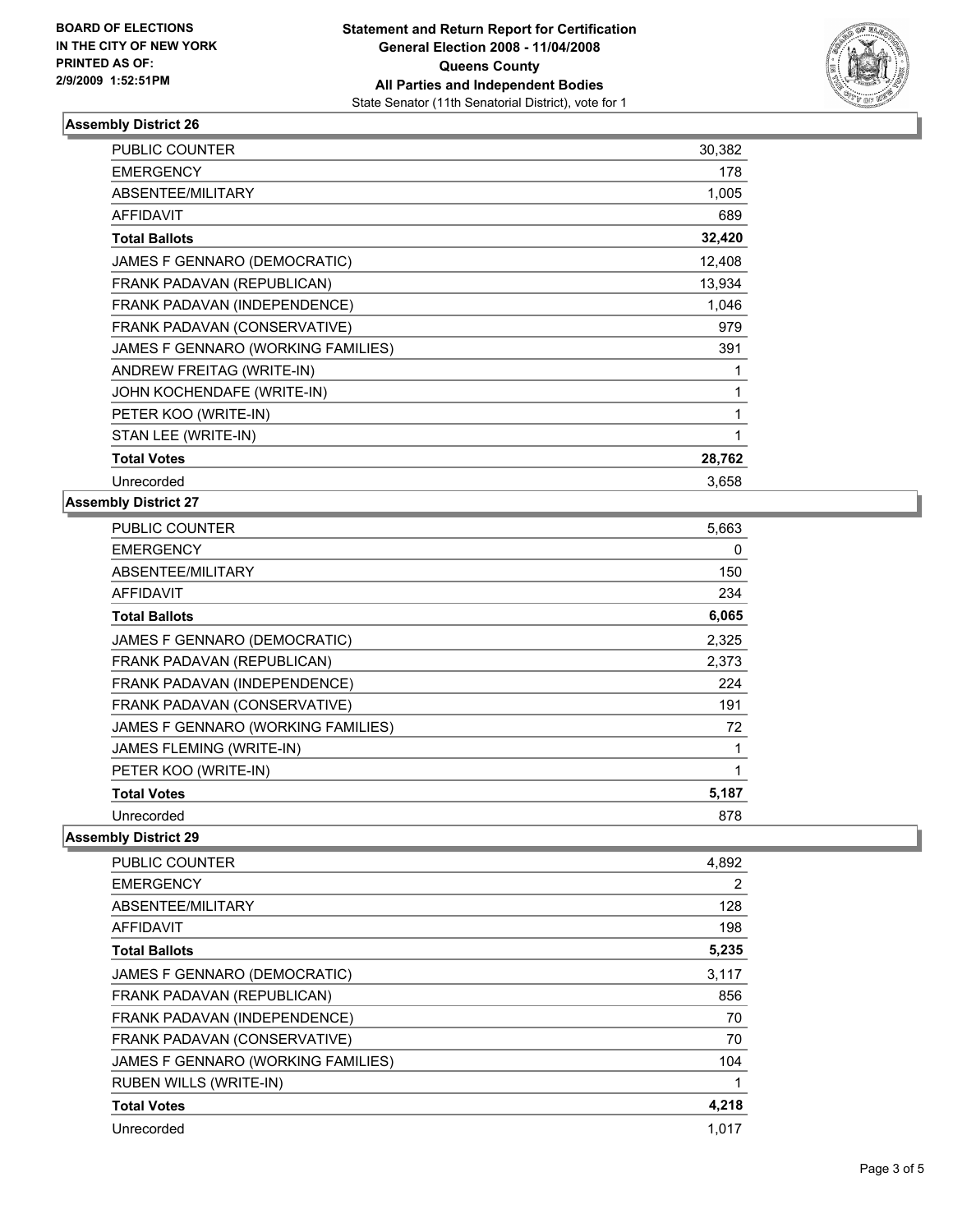

## **Assembly District 33**

| PUBLIC COUNTER                     | 9,805  |
|------------------------------------|--------|
| <b>EMERGENCY</b>                   | 77     |
| ABSENTEE/MILITARY                  | 224    |
| AFFIDAVIT                          | 259    |
| <b>Total Ballots</b>               | 10,402 |
| JAMES F GENNARO (DEMOCRATIC)       | 4,654  |
| FRANK PADAVAN (REPUBLICAN)         | 3.792  |
| FRANK PADAVAN (INDEPENDENCE)       | 360    |
| FRANK PADAVAN (CONSERVATIVE)       | 358    |
| JAMES F GENNARO (WORKING FAMILIES) | 179    |
| BARBARA CLARK (WRITE-IN)           |        |
| <b>Total Votes</b>                 | 9,344  |
| Unrecorded                         | 1.058  |